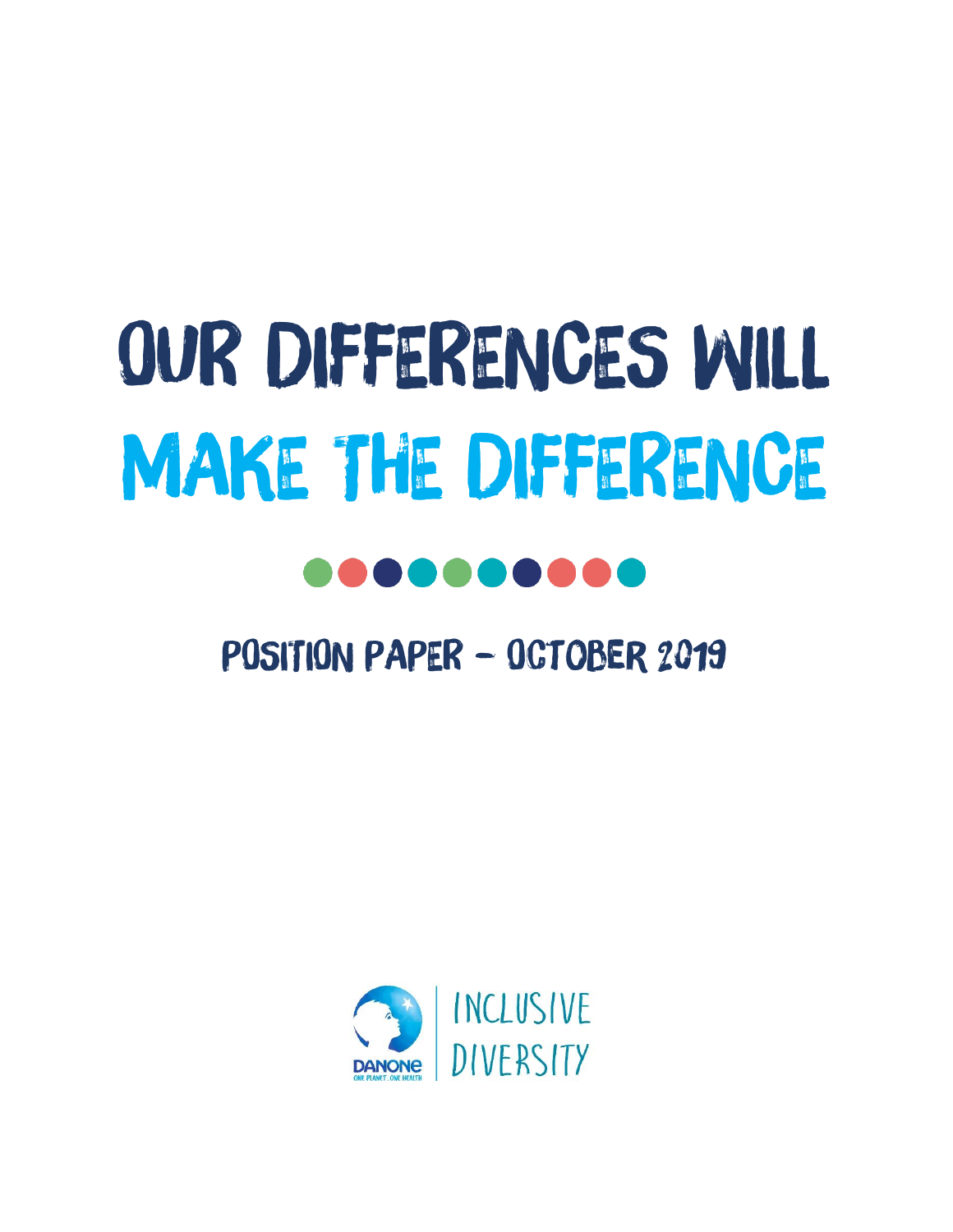### OUR DIFFERENCES WILL MAKE THE DIFFERENCE  $\mathbf{r}$

As a global company, Danone serves a huge array of different communities, with different cultures, local tastes and habits. Our brands and products reflect the needs of people across the world – be it AQUA providing access to safe and reliable drinking water in Indonesia or YoPRO fueling athletes in Australia, to Aptamil supporting parents and their baby's development in the UK. Our teams need to represent the diversity of the millions of people who use our products to recognize and serve their needs, and ensure the success of our mission and our business. Truly diverse teams fuel performance and enable us to continue innovating and growing.

Danone has more than 100,000 people in over 55 countries around the world working together to embrace the food revolution. Through our 'One Planet. One Health' vision, we are uniting the diverse range of talent within Danone behind a stronger sense of purpose. Supporting every person to grow and lead change will accelerate our mission of bringing health through food to as many people as possible.

**Our ambition is to have each and every one at Danone feel included and able to contribute with their uniqueness, entrusting them to create new futures and drive the food revolution across the world. Inclusive Diversity is a key part of the Danone 2030 Goals.**

*"Creating inclusive and diverse teams is at the heart of Danone's future. The diversity of our teams represents the diversity of our customers, and by creating an environment in which everyone is valued for their experiences and perspectives, we can serve our customers better" - Emmanuel Faber, Chairman & CEO.*

#### **OUR 2020 ROADMAP**  $\mathbf{n}$

In order to achieve our ambition to be one of the most inclusive and diverse companies in the world, we launched our 2020 Global Inclusive Diversity roadmap at the beginning of 2017.

#### **This consists of three global priorities:**

#### Promoting Inclusive Behaviors A.

We aim to create an environment where our 100,000+ employees feel that they can be true to themselves and where their different views, perspectives and uniqueness are valued.

We are working to achieve this by equipping our people with training on inclusive and collaborative behaviors, which is a key part of our leadership competencies.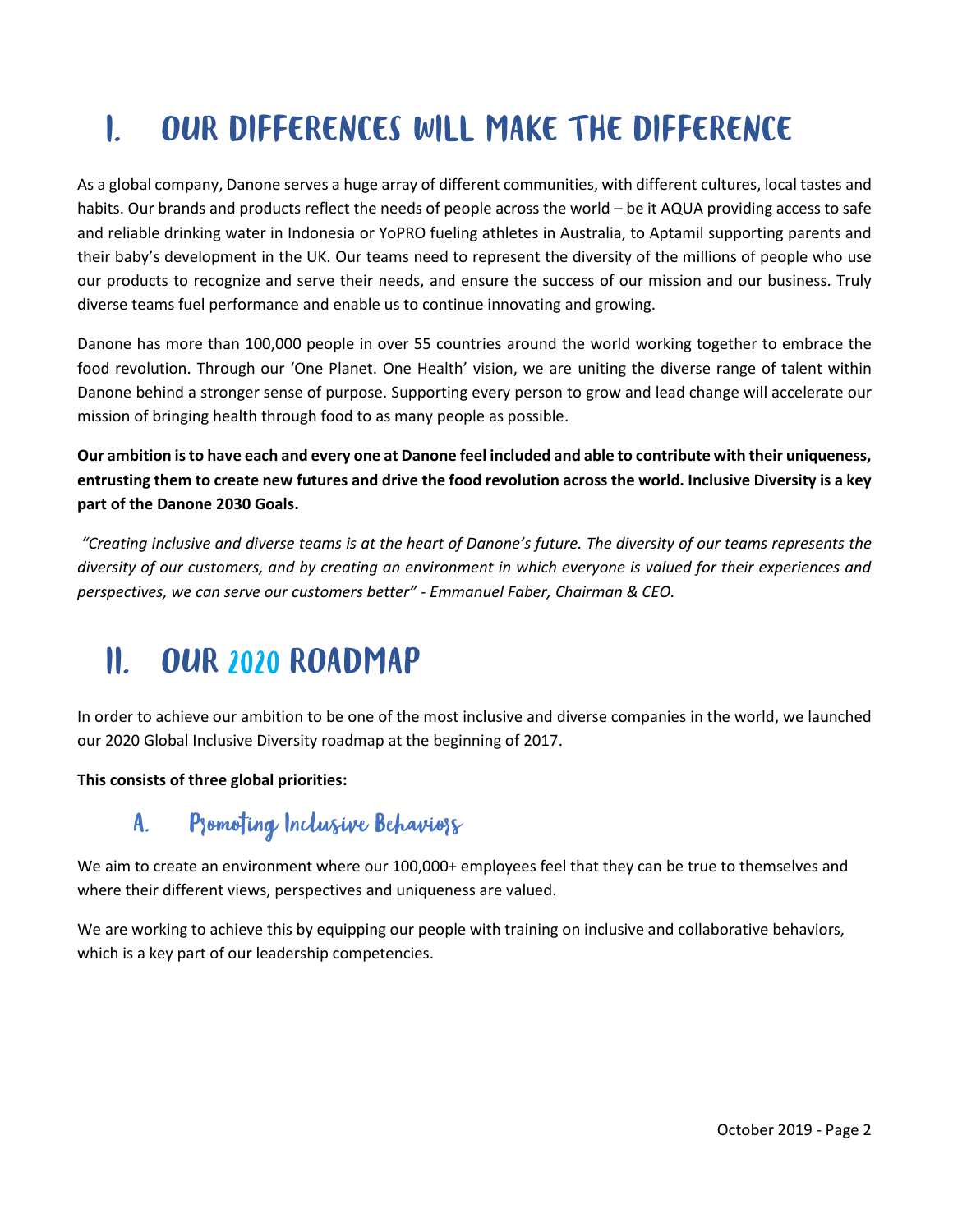- *Global 2020 target:* 90% score on the Inclusion Index (= the average of two questions in the Danone People Survey<sup>1</sup>)
- *Global 2018 status:* 86% score on the Inclusion Index

#### Gendes Balance  $\mathbf{B}$ .

We know that it is important to offer equal opportunities for women and men in all roles and at all job levels. Supporting women's rights and gender equality is a widely proven recipe for more sustainable growth. Our ambition is to have a truly gender-diverse representation of employees at every level.

We are working to achieve this by: implementing robust HR processes and policies (such as recruitment and talent review); closely monitoring and working to close the gender pay gap; and by providing specific development programs for our female talents. An example of such an initiative is the EVE program, an intercompany leadership seminar created by Danone in 2010, launched in Europe and also more recently in Asia and Africa.

We are also working to implement a gender-neutral, global parental policy worldwide by 2020, as part of Danone's commitment to health and nutrition in the first 1,000 days<sup>2</sup>, to support our employees as parents particularly during the first 1,000 days – from the start of a pregnancy to the baby's second year of life. The parental leave goes beyond the legal framework present in many countries, as it provides 18 weeks paid leave for primary caregivers, and 10 days for secondary caregivers.

- *Global 2020 target:* 42% female at Director level and 30% female at Executive level
- *Global 2018 status:* 40% female at Director level and 26% female at Executive level

#### Cultuse & Nationality  $\mathbf{C}$

Our ambition is to have culturally-diverse teams that represent the cultural diversity of the countries in which we operate and the communities we serve. Each of us has a role to play to ensure that, as teams, we act inclusively towards employees from diverse backgrounds, and that we offer equality of opportunity to all.

We are working to achieve this by ensuring that every employee has a clear development plan, with growth opportunities that can come in the form of regional exchanges, international assignments, global leadership programs and other local talent development programs.

- *Global 2020 target:* 50% Directors and 30% Executives from under-represented nationalities<sup>3</sup>
- *Global 2018 status:* 48% Directors and 28% Executives from under-represented nationalities

\*\*\*

 $\overline{a}$ <sup>1</sup> The Danone People Survey is sent to every employee worldwide every two years, to consolidate feedback on a variety of topics like health & wellbeing at work, among others. The Inclusion Index is an average of 2 questions which asked employees if:

<sup>•</sup> The management of the entity they work in supports Inclusive Diversity in the workplace (recognizing and respecting the value of human differences)

They feel able to openly and honestly communicate their views to their boss

 $2$  Learn more about Danone's commitment to health and nutrition in the first 1,000 days in our [2016 position paper](https://www.danone.com/content/dam/danone-corp/danone-com/about-us-impact/policies-and-commitments/en/2016/2016_06_DanonesCommitmentToHealthAndNutritionInTheFirst1000Days.pdf)

<sup>&</sup>lt;sup>3</sup> Under-represented nationalities are nationalities within the Africa, Asia, Americas, Oceania, and Eastern Europe regions.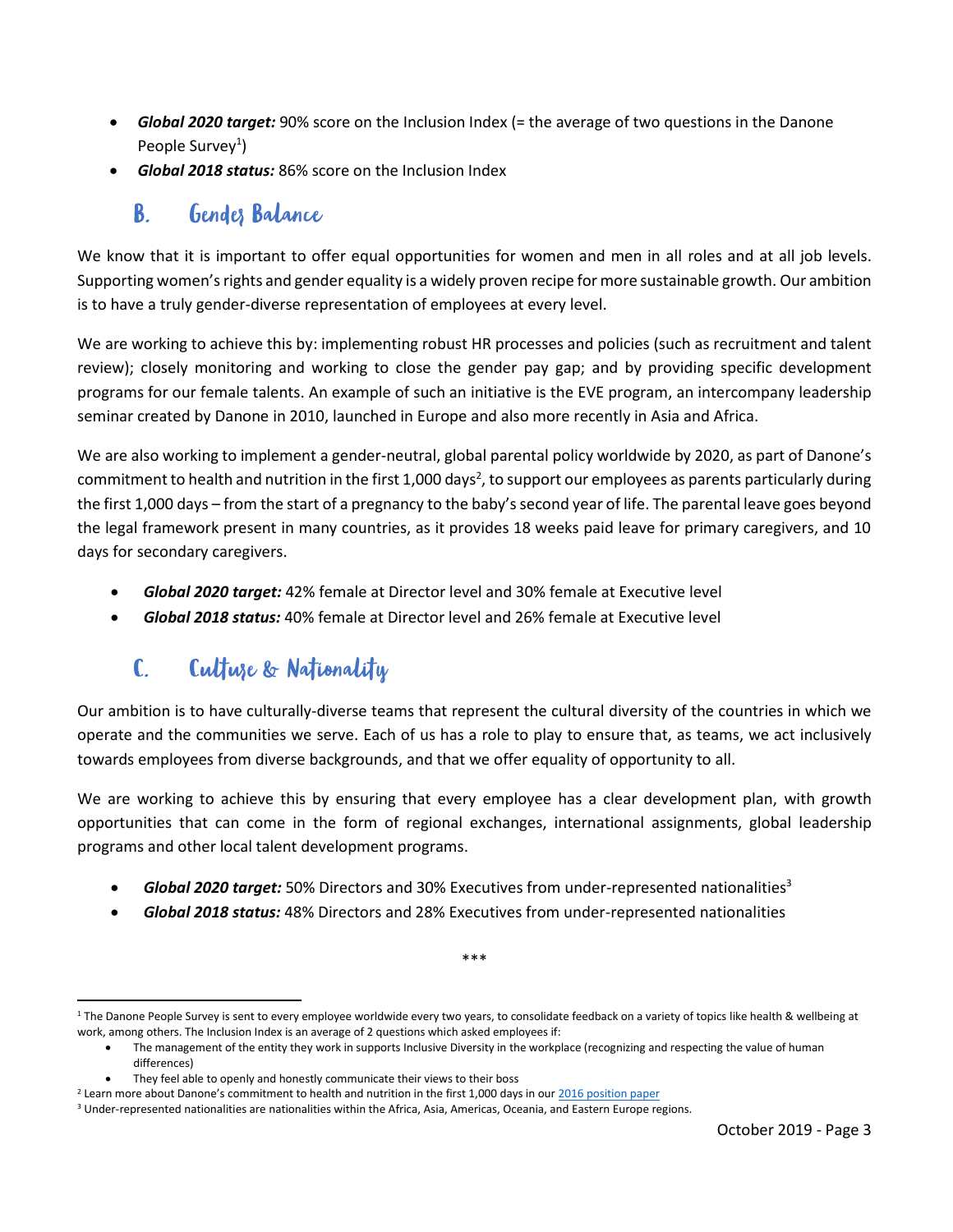#### **In addition to the 2020 global priorities, we are also addressing the topics below at local level:**

#### Genesational divide A.

We recognize that more and more people are entering the workforce at all ages and believe that this variety of life and work experiences is incredibly valuable. We are ensuring that we leverage the expertise of each people through a variety of initiatives, including:

- Talent Development programs for high potential young employees (20-35 years old)
- Talent Development programs for senior people (> 55 years old)
- Training and awareness sessions to understand how different generations can work most effectively together

An example of this is our OCTAVE Program, an intercompany learning seminar focused on change management in the digital era, taking advantage of the variety of generations in the workplace.

#### LGBTI (Lesbian, Gay, Bisexual, Tsansgendes and Intersex)  $\mathbf{B}$

We respect each person's sexual orientation, gender expression or gender identity and want everyone to bring their whole and true self to our workplace. We empower our local teams to address this topic through clear policies, the creation of an internal network group and/or active participation in external events.

For example, Danone North America achieved 100 per cent on the Human Rights Campaign Foundation's annual scorecard on LGBTQ Workplace Equality in 2019, earning the designation of "Best Place to Work for LGBTQ Equality."

### C. Disability

We aim to source and recruit people with disabilities wherever we operate. Training and awareness programs are provided to those with disabilities based on the job descriptions and core competencies. We are addressing this topic through the recruitment process, awareness sessions and by ensuring that all of our buildings are fully accessible.

For example, in Brazil, we are partnering with the non-profit organization 'Ser Especial' to empower people with disabilities by preparing them for labor market challenges and recruiting them in jobs which are relevant to their skills.

\*\*\*

**Our journey towards becoming one of the most inclusive and diverse companies in the world is an ambitious one, and our 2020 roadmap is the first step in getting there. We are working on our 2030 global roadmap and KPIs to lay down key milestones that we will need in order to bring us closer to achieving this ambition.**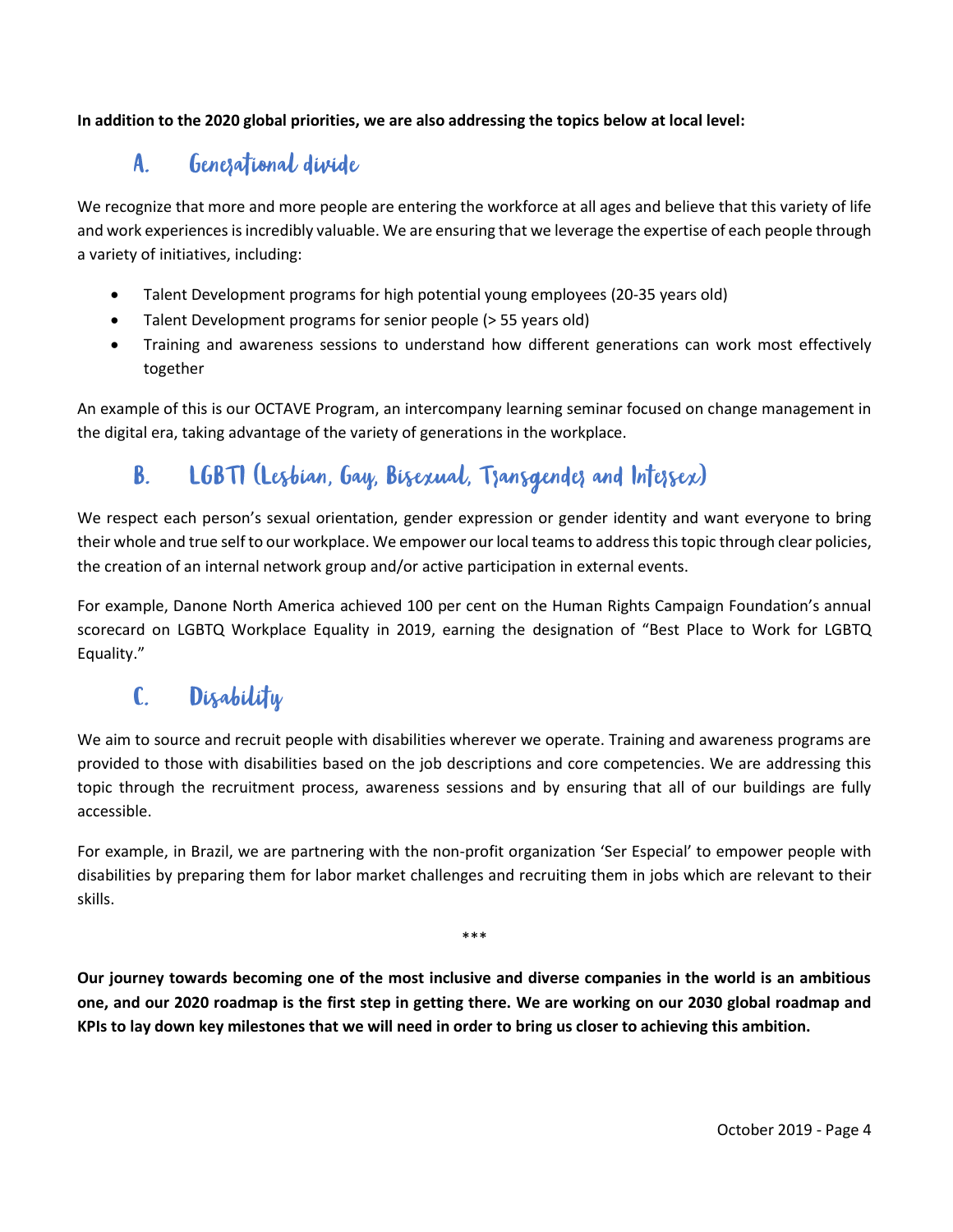# **III. ACHIEVING OUR AMBITION**

# A. It stasts with ous PEOPLE

Valuing diversity and fostering inclusion is all about recognizing, respecting and leveraging human differences. By encouraging employees to be their best selves, and creating an environment in which their different personalities, views and perspectives are embraced, we fuel collective performance. At Danone, we believe that creating an inclusive and diverse environment will in turn create high performing teams that deliver breakthrough results and continue developing innovative solutions.

### **HOW WE PUT IT IN PLACE** - Making each employee's voice count

Through our 'One Person, One Voice, One Share' program, we are creating an inclusive environment by giving a voice to each of our employees so that they can co-create and co-own the strategic goals of the company. This program is an innovative governance and employee engagement model which engages all 100,000 employees in an annual strategic routine, during which they participate in a worldwide digital consultation to share their views on what Danone should be prioritizing at local and global levels. Twenty-six volunteers across different regions have been designated to amplify the voices of all employees by meeting with the Board and Executive Committee of Danone. The objective of the program is to co-build the company's future in a transparent and inclusive way. Additionally, each Danone employee is granted one Danone share and a dividend-sharing scheme, fostering an ownership mindset for all.

# **B.** It resonates through our BRANDS

Danone's portfolio includes global and local brands, all of which are encouraged to embed diversity and inclusivity. As part of this, our brands can choose to support causes and initiatives that help promote Inclusive Diversity in the different countries and communities within which they operate.

#### **HOW WE PUT IT IN PLACE –** Making Inclusive Diversity part of a brand's purpose

In their quest to become what we call [Manifesto brands](https://www.danone.com/about-danone/sustainable-value-creation/our-brand-model.html) – purpose-led brands that act beyond their product and profit – all of our business units are encouraged to assimilate the Inclusive Diversity cause as part of their brand purpose. They can choose to support initiatives aimed at tackling various inequalities including gender, disability, religion and LGBTI. Our bottled water brand Bonafont in Mexico has put gender equality at the core of its brand purpose and is taking an active stand towards furthering this cause. For the past two years, Bonafont has partnered with UN Women to launch a program supporting female entrepreneurs. This included the creation of limited edition HeForShe bottles and the donation of all profits to the program.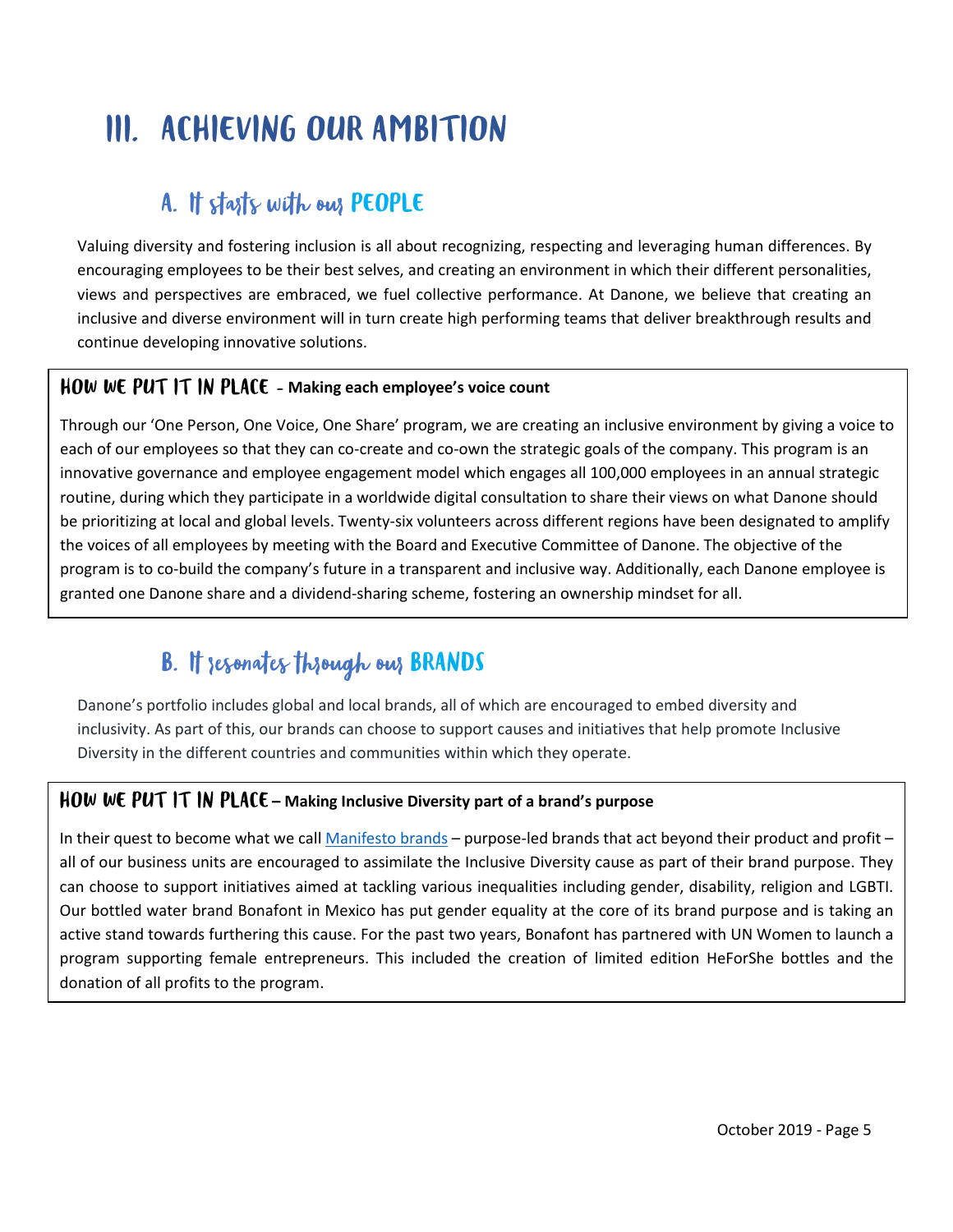# C. Creating sustainable impact across our ecosystem with our PARTNERS

We believe that growing in an inclusive way, empowering our people and working with partners will create sustainable value for everyone within our ecosystem, from our 100,000+ employees, to the 140,000 farmers we work with, to our millions of consumers. We do this by leveraging partnerships on a local and global scale, participating in events and forums to promote and develop initiatives and by collaborating with and learning from our peers. We also join with others to sign pledges and seek external recognition and certification opportunities for our efforts in this field.

OUR PARTNERS:





 $\overline{a}$ 

*Driving change with a coalition:* in 2019, Danone spearheaded the Business for Inclusive Growth (B4IG) initiative in coordination with the OECD, a first-of-a-kind coalition of thirty-four leading global firms committed to reduce inequalities linked to opportunity, gender and territory, and to build greater synergies with government-led efforts. With an impact on Inclusive Diversity, together we have pledged to play our part in advancing the G7 agenda, taking action to: advance human rights in direct operations and supply chains; build inclusive workplaces (e.g. through training, re-skilling and up-skilling of our employees); and strengthen inclusion in company value chains and business ecosystems (e.g. by strengthening inclusive sourcing). Discover mor[e here.](https://www.oecd.org/inclusive-growth/businessforinclusivegrowth/)

<sup>&</sup>lt;sup>4</sup> - Gender Equality & Diversity for European & International Standard (GEEIS-DIVERSITY): Danone Italy, Singapore, Poland subsidiaries and Paris headquarters only

<sup>-</sup> Corporate Equality Index: Danone North America only